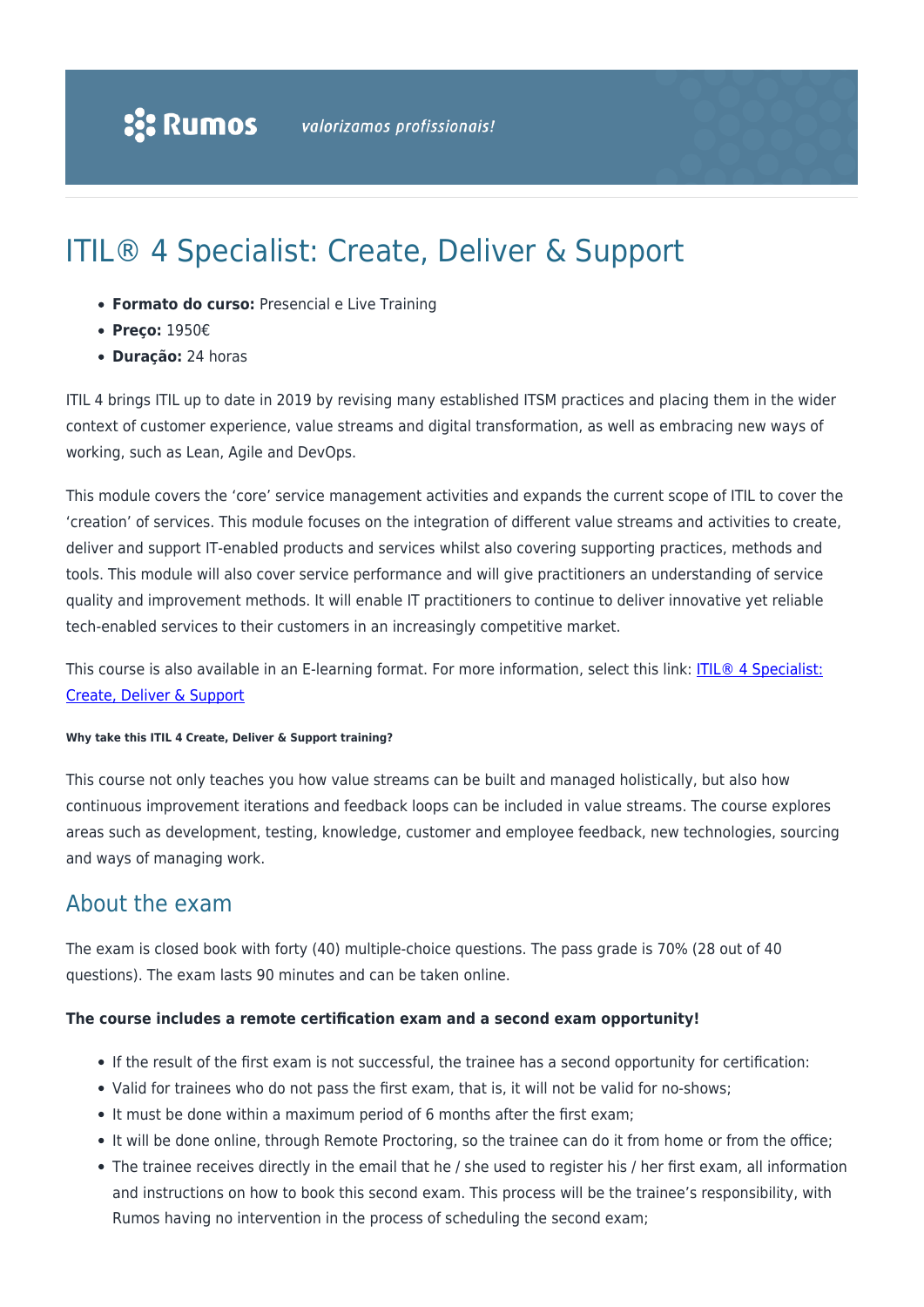It is personal and non-transferable and associated individually with each trainee.

### Destinatários

This course is aimed at individuals who are continuing their journey in service management, such as ITSM managers and aspiring ITSM managers, ITSM practitioners managing the operation of IT-enabled and digital products and services, and those responsible for their end-to-end delivery, as well as holders of existing ITIL qualifications who wish to develop their knowledge further.

## Pré-requisitos

For this course, you are required to have obtained your ITIL 4 Foundation certificate. You will need to provide us with a copy of this certificate upon registration in order to take this course.

### **Objectivos**

This course prepares candidates for the ITIL 4 Create, Deliver & Support exam. After completing this course, candidates can demonstrate sufficient understanding of ITIL 4 and apply it to the creation, delivery and support of services, as described in the syllabus. After passing the exam, candidates will be awarded the ITIL 4 Create, Deliver and Support certificate. This certification is one of the prerequisites for the ITIL 4 Managing Professional designation which assesses the candidate's practical and technical knowledge of how to run successful, modern IT-enabled services, teams and workflows.

The purpose of the ITIL 4 Create, Deliver & Support course is:

- to provide the candidate with an understanding of how to integrate different value streams and activities;
- to teach the candidate to create, deliver and support IT-enabled products and services, and to apply relevant practices, methods and tools;
- to provide the candidate with an understanding of service performance, service quality and improvement methods.

### Metodologia

This course is delivered in a classroom setting using a case study and exercises that are designed to enhance the participants' understanding of ITIL 4. Participants who have completed this course, and have done some selfstudy, are suitably prepared to take the associated ITIL 4 CDS exam.

ITIL® and PRINCE2® are registered trade marks of AXELOS Limited, used under permission of AXELOS Limited. All rights reserved.